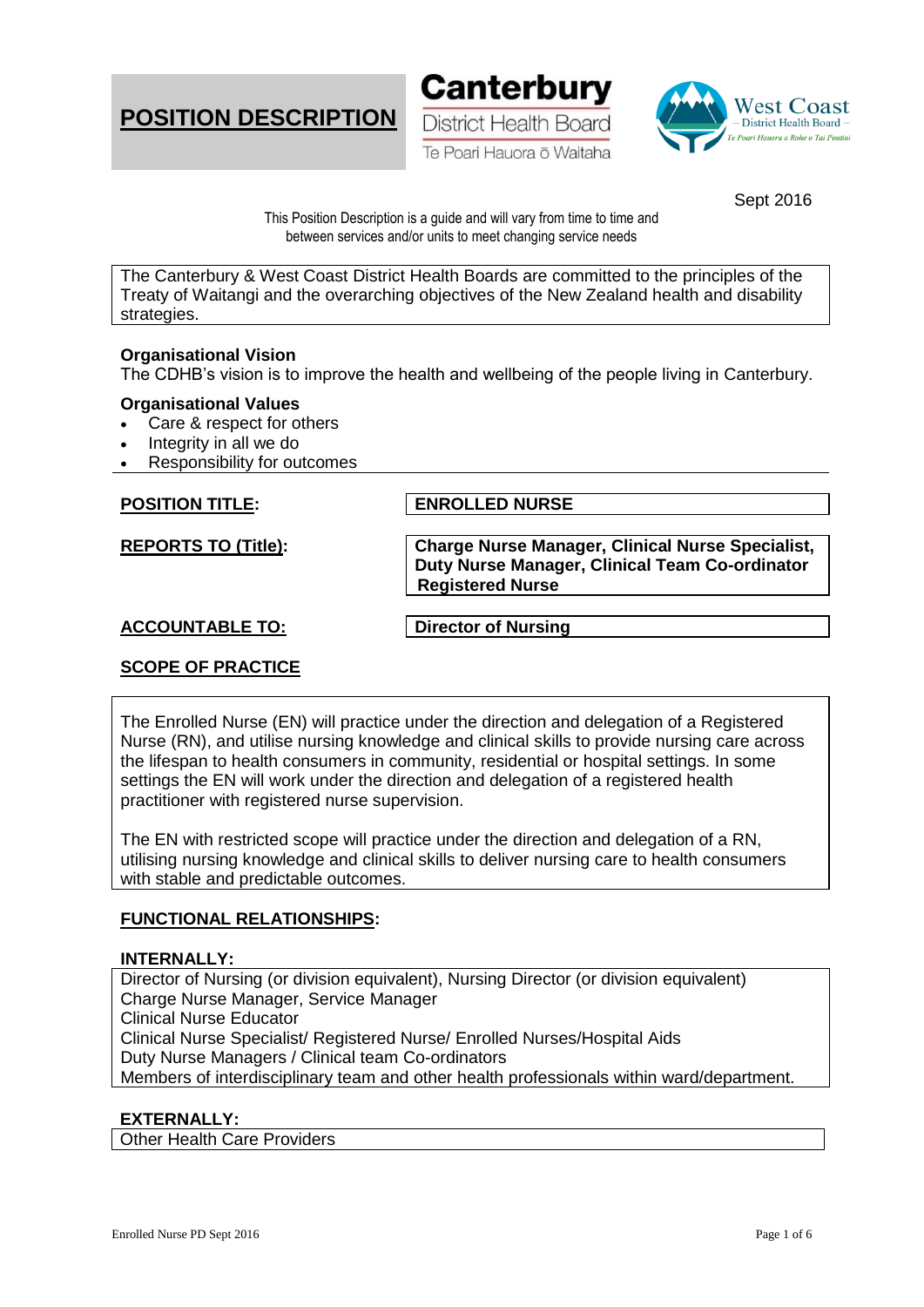# **KEY PERFORMANCE OBJECTIVES:**

| <b>Task</b>            | To demonstrate professional responsibility, complying with DHB<br>policies and procedures and working within workplace vision and<br>values                                                                               |
|------------------------|---------------------------------------------------------------------------------------------------------------------------------------------------------------------------------------------------------------------------|
| <b>Expected Result</b> | Accepts responsibility for ensuring that his/her nursing practice and<br>$\bullet$<br>conduct meet the standards of the professional, ethical and relevant<br>legislated requirements                                     |
|                        | Demonstrates the ability to apply the principles of the Treaty of<br>$\bullet$<br>Waitangi to nursing practice and demonstrates knowledge of how<br>differing status of Maori and non Maori impacts on health outcomes    |
|                        | Recognises own scope of practice and works within it, recognising<br>$\bullet$<br>the scope of others they work with and how it impacts on their<br>practice                                                              |
|                        | Demonstrates accountability and responsibility within the health care<br>٠<br>team when assisting or working under the direction of the registered<br>nurse                                                               |
|                        | Promotes an environment that enables patient safety, independence,<br>$\bullet$<br>quality of life and health                                                                                                             |
|                        | Participates in ongoing professional and educational development,<br>$\bullet$<br>updating clinical knowledge and skills through the ward preceptorship<br>programme, self-learning, ward teachings, in-service education |
|                        | Enhances his/her knowledge of the speciality<br>$\bullet$                                                                                                                                                                 |
|                        | Practices nursing in a manner that the patient determines as being<br>$\bullet$<br>culturally safe                                                                                                                        |
|                        | Practices in a way that respects each patient's dignity and right to<br>$\bullet$<br>hold personal belief, values and goals                                                                                               |
|                        | Reads and adheres to DHB vision, values, policies and procedures<br>٠                                                                                                                                                     |
|                        | Represents the organisation and the nursing profession in a<br>$\bullet$<br>committed manner, projecting a professional image of nursing                                                                                  |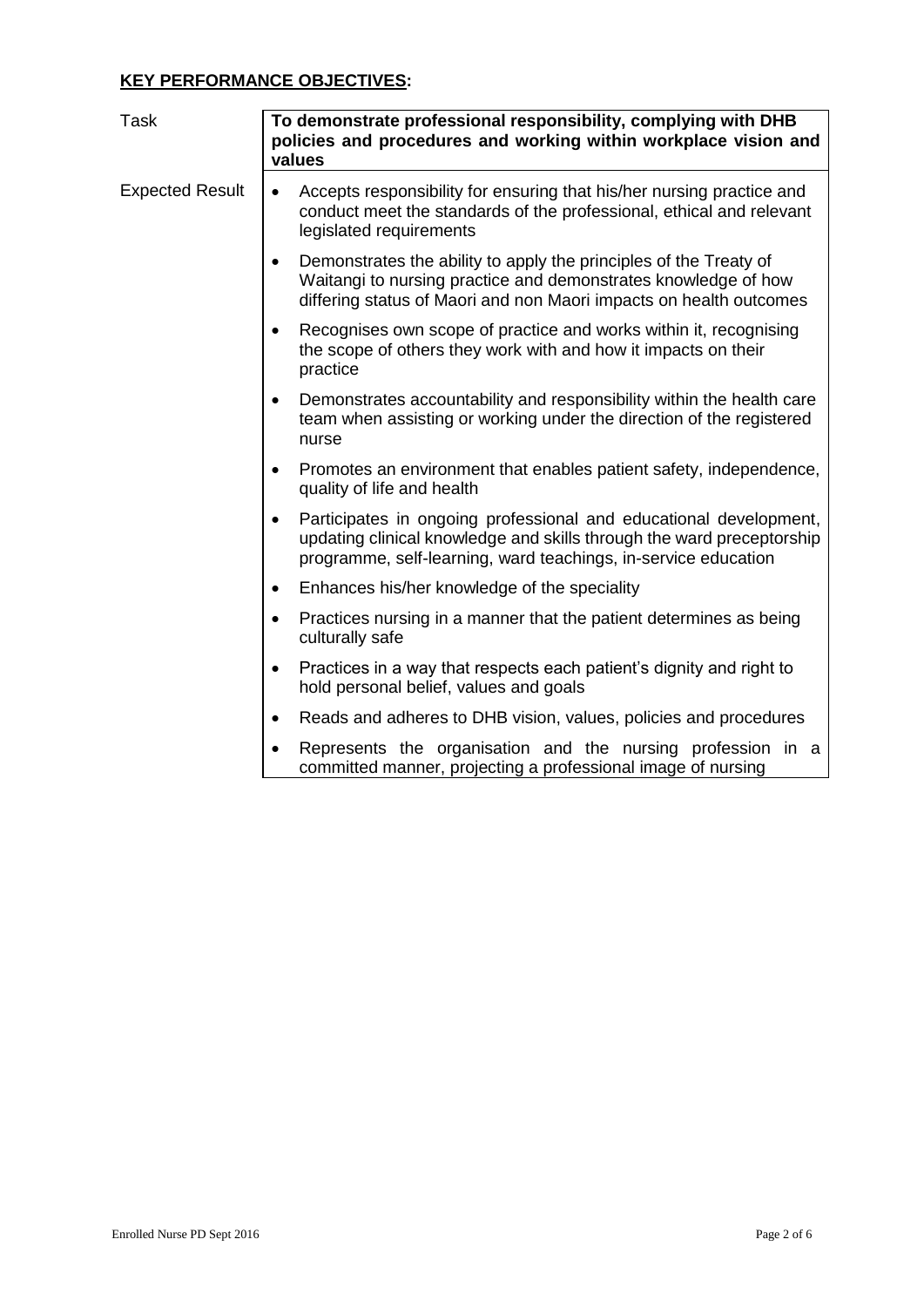| <b>Task</b>            | To demonstrate professional accountability in the management of<br>nursing care under the direction of the registered nurse<br>embodying the Code of Health & Disability Services Consumers'<br>Rights.         |
|------------------------|-----------------------------------------------------------------------------------------------------------------------------------------------------------------------------------------------------------------|
| <b>Expected Result</b> | The Code of Health & Disability Services Consumers' Rights is<br>$\bullet$<br>understood and applied to all levels of practice.                                                                                 |
|                        | Provides planned nursing care to achieve identified outcomes under<br>$\bullet$<br>the direction of an RN                                                                                                       |
|                        | Is accountable for ensuring that nursing care provided to patients is<br>$\bullet$<br>within scope of practice and own level of competence                                                                      |
|                        | Demonstrates practice that supports best health outcomes for<br>$\bullet$<br>patients                                                                                                                           |
|                        | Ensures documentation is accurate and maintains confidentiality of<br>$\bullet$<br>information                                                                                                                  |
|                        | Contributes to the assessment, evaluation and education of health<br>$\bullet$<br>consumers' care                                                                                                               |
|                        |                                                                                                                                                                                                                 |
| Task                   | To demonstrate effective interpersonal relationship skills                                                                                                                                                      |
| <b>Expected Result</b> | Establishes, maintains and concludes therapeutic interpersonal<br>$\bullet$<br>relationships with patients                                                                                                      |
|                        | Communicates effectively as part of the health care team (new EN<br>$\bullet$<br>scope)                                                                                                                         |
|                        | Uses partnership approach to enhance health outcomes for health<br>$\bullet$<br>consumers (new EN scope)                                                                                                        |
|                        |                                                                                                                                                                                                                 |
| <b>Task</b>            | To participate in inter-professional health care and quality<br>improvement                                                                                                                                     |
| <b>Expected Result</b> | Collaborates and participates with colleagues and members of the<br>٠<br>health care team to deliver care                                                                                                       |
|                        | Recognises the difference in accountabilities and responsibilities of<br>$\bullet$<br>RN, EN and HCA (new EN scope)                                                                                             |
|                        | Demonstrates accountability and responsibility within the health care<br>$\bullet$<br>team when assisting or working under the direction of a registered<br>health professional who is not an RN (new EN scope) |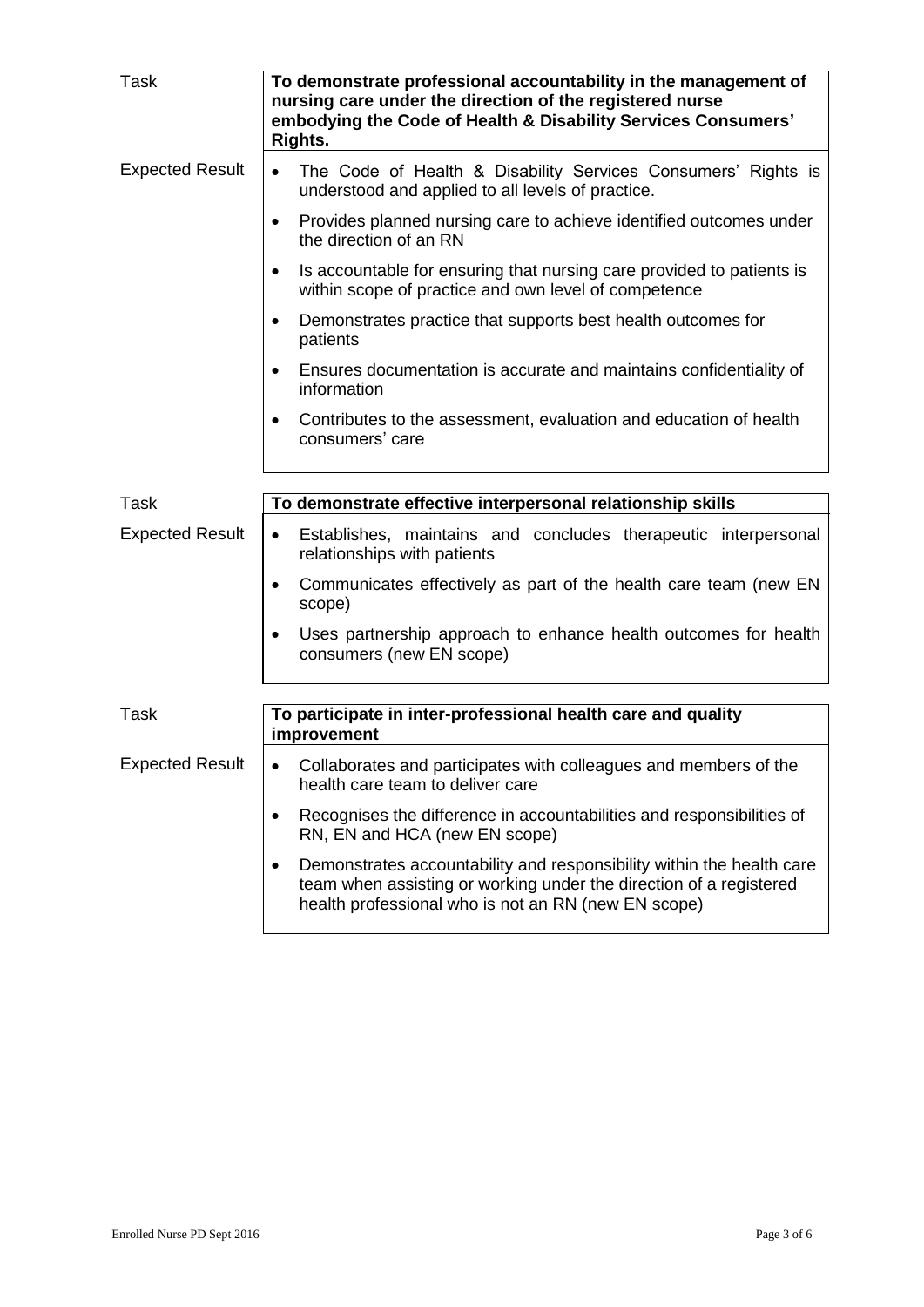| <b>Task</b>            | To contribute to the administration of the workplace and work<br>effectively within the nursing team                                                 |
|------------------------|------------------------------------------------------------------------------------------------------------------------------------------------------|
| <b>Expected Result</b> | Contributes to the operation of the ward/department through<br>$\bullet$<br>participation in extra tasks, which support patient care activities.     |
|                        | Uses appropriate channels of communication.<br>$\bullet$                                                                                             |
|                        | Demonstrates awareness of factors which impact on patient care in<br>$\bullet$<br>her/his clinical setting, e.g. relationships with other providers. |
|                        | Uses stock in a cost-effective manner within budget constraints.<br>$\bullet$                                                                        |
|                        | Participates in ward meetings and ward decision-making.<br>٠                                                                                         |
|                        | Undertakes other duties as reasonably requested by the line manager<br>$\bullet$<br>from time to time.                                               |
|                        | Supports lean thinking principles<br>$\bullet$                                                                                                       |
| Task                   | To participate in the annual performance review process in<br>conjunction with the Charge Nurse Manager (or nominated<br>appraiser)                  |
| <b>Expected Result</b> | Prepares for and participates in her/his annual performance review<br>٠                                                                              |
|                        | Identifies and documents professional goals in conjunction with<br>$\bullet$<br>her/his line manager                                                 |
|                        | Maintains a professional nursing portfolio<br>$\bullet$                                                                                              |
|                        | Presents annual practising certificate in a timely manner<br>$\bullet$                                                                               |
| <b>Task</b>            | To implement emergency procedures and maintain a safe and<br>secure work environment following the DHB's policies,<br>protocols and standards.       |
| <b>Expected Result</b> | Demonstrates competence in emergency procedures, e.g. fire,<br>$\bullet$<br>cardiac and respiratory arrest, airway protection.                       |
|                        | Promptly initiates first aid/emergency actions and<br>summons<br>$\bullet$<br>registered nursing staff and provides further emergency assistance.    |
|                        | Completes fire, CPR training and medication updates regularly as<br>$\bullet$<br>required by the DHB's policies and procedures.                      |
|                        | Identifies, takes appropriate action and promptly reports clinical,<br>$\bullet$<br>Occupational Safety & Health and security incidents.             |
|                        | Assists in the maintenance of ward equipment and where necessary,<br>$\bullet$<br>promptly reports unsafe or malfunctioning equipment.               |
|                        | <b>Maintains</b><br>standards for safety, hygiene and<br>medico-legal<br>$\bullet$<br>requirements.                                                  |
|                        | Completes education and competence assessment as required by<br>$\bullet$<br>scope of practice                                                       |
|                        |                                                                                                                                                      |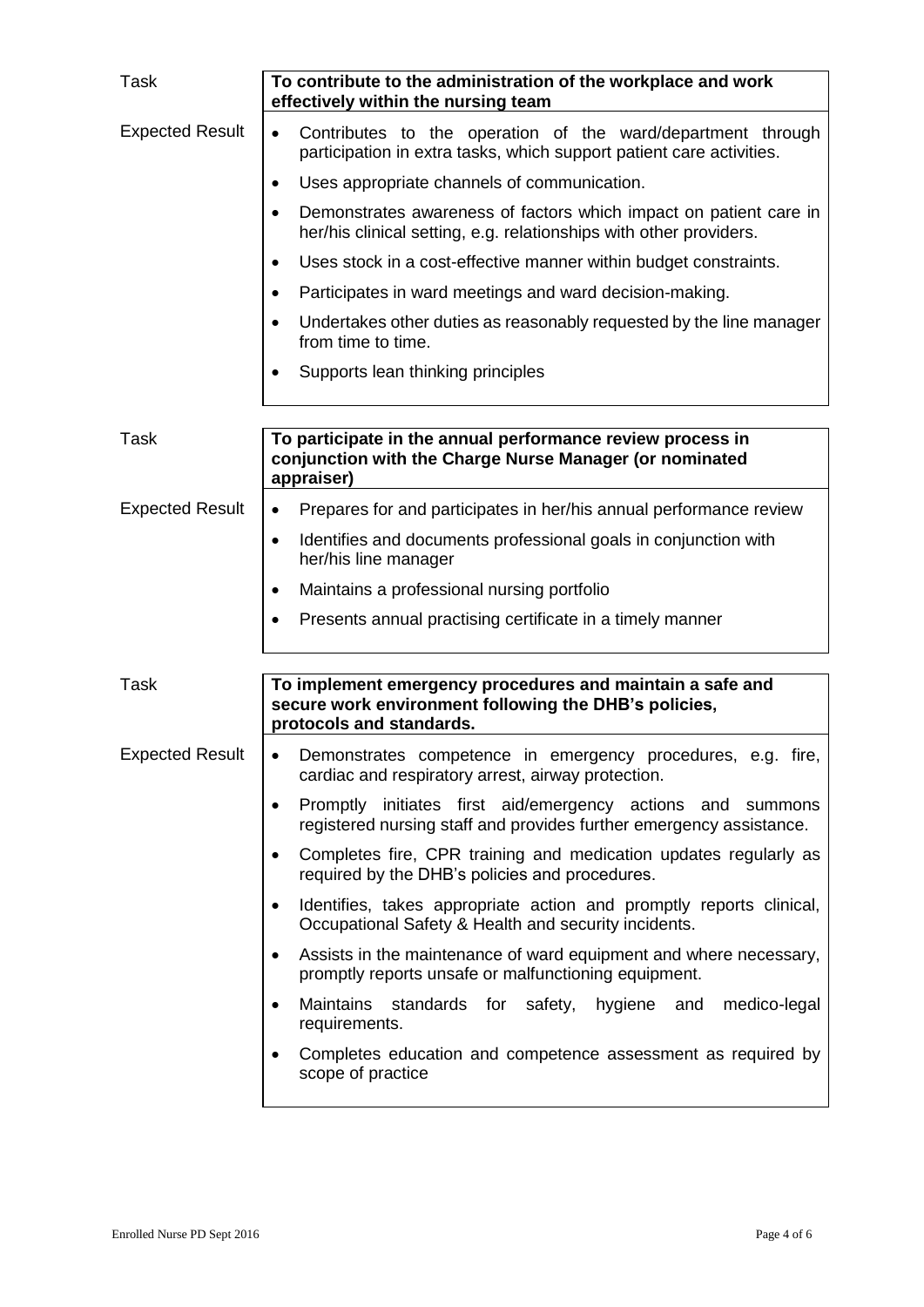# **LIMITATIONS OF AUTHORITY:**

## **Matters which must be referred to the Director of Nursing/Nursing Director/Charge Nurse Manager:**

- Security breaches and quality standard failures.
- Any matters which are not clearly identified or do not comply with the DHB's adopted policies or procedures.

## **PERSON SPECIFICATION GUIDE:**

#### **The person must:**

- Demonstrate professional accountability within scope of practice
- Have a commitment to ongoing development of nursing skills and in-service education
- Have appropriate communication skills
- Have the ability to work as part of a team
- Adhere to the DHB's policies and procedures

# **HEALTH & SAFETY:**

Managers are to take all practicable steps to ensure the health and safety of employees at work and maintain knowledge of CDHB health and safety systems and policies.

This will be achieved by ensuring:

- Health and safety programmes are sustained by allocating sufficient resources for health and safety to function effectively. This includes regular liaison with the Health and Safety Advisor.
- Employee participation is encouraged and supported in processes for improving health and safety in the workplace and by employee attendance at health and safety meetings.
- A system is in place for identifying and regularly assessing hazards in the workplace and controlling significant hazards.
- All employees are provided with information about the hazards and controls that they will encounter at work.
- Regular workplace audits are carried out.
- All employees receive and have signed off an induction to their workplace and to health and safety policies and procedures.
- All employees receive relevant information and training on health and safety including emergency procedures relevant to their area of work and the appropriate use of personal protective equipment they may need to use.
- All accidents and injuries are accurately reported, investigated and documentation is forwarded on to the Health and Safety Advisor within agreed timeframes.
- Support and participation occurs in employee's rehabilitation for an early and durable return to work following injury or illness.